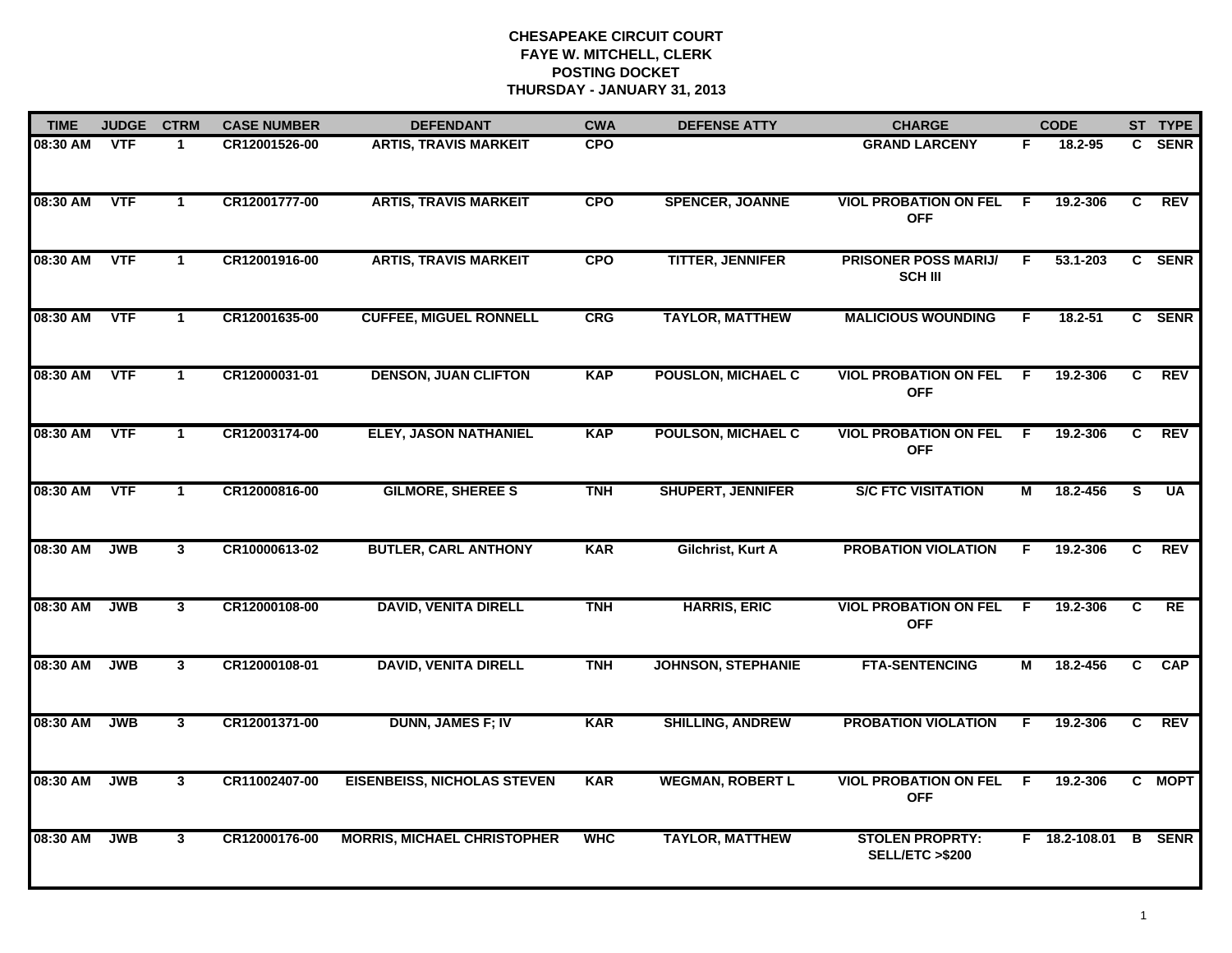| <b>TIME</b>   | <b>JUDGE</b> | <b>CTRM</b>             | <b>CASE NUMBER</b> | <b>DEFENDANT</b>                   | <b>CWA</b> | <b>DEFENSE ATTY</b>        | <b>CHARGE</b>                                  |    | <b>CODE</b> |    | ST TYPE       |
|---------------|--------------|-------------------------|--------------------|------------------------------------|------------|----------------------------|------------------------------------------------|----|-------------|----|---------------|
| 08:30 AM      | <b>JWB</b>   | 3                       | CR12000176-01      | <b>MORRIS, MICHAEL CHRISTOPHER</b> | <b>WHC</b> | <b>TAYLOR, MATTHEW</b>     | <b>FRAUD</b>                                   | F. | 18.2-178    |    | <b>B</b> SENR |
| 08:30 AM      | <b>JWB</b>   | $\mathbf{3}$            | CR12000176-02      | <b>MORRIS, MICHAEL CHRISTOPHER</b> | <b>WHC</b> | <b>TAYLOR, MATTHEW</b>     | <b>REC/BUY STOLEN GOODS</b><br>> \$200         | F. | 18.2-108    |    | <b>B</b> SENR |
| 08:30 AM      | <b>JWB</b>   | $\mathbf{3}$            | CR12001627-00      | <b>WILLIAMS, KIMBERLY CELISE</b>   | <b>WHC</b> | <b>JELICH, JOHN W; III</b> | <b>PROBATION VIOLATION</b>                     | F. | 19.2-306    |    | C BOND        |
| 08:30 AM      | <b>EPG</b>   | 4                       | CR12002331-00      | <b>GORE, JAMAR CARNAL</b>          | <b>WHC</b> | <b>WEGMAN, ROBERT</b>      | <b>VIOL PROBATION ON FEL</b><br><b>OFF</b>     | -F | 19.2-306    | C. | <b>REV</b>    |
| 08:30 AM      | <b>EPG</b>   | 4                       | CR12002564-00      | <b>HASTINGS, MICHAEL</b>           | <b>MSI</b> | <b>WINN, A ROBINSON</b>    | <b>STATUTORY BURGLARY</b>                      | F  | 18.2-91     |    | C SENR        |
| 08:30 AM EPG  |              | 4                       | CR12002564-01      | <b>HASTINGS, MICHAEL</b>           | <b>MSI</b> | <b>WINN, A ROBINSON</b>    | <b>OBTAIN CREDIT CARD</b><br><b>NO.LARCENY</b> | F. | 18.2-192    |    | C SENR        |
| 08:30 AM EPG  |              | $\overline{\mathbf{4}}$ | CR12002564-02      | <b>HASTINGS, MICHAEL</b>           | <b>MSI</b> | <b>WINN, A ROBINSON</b>    | <b>OBTAIN CREDIT CARD</b><br><b>NO.LARCENY</b> | F. | 18.2-192    |    | C SENR        |
| 08:30 AM      | <b>EPG</b>   | $\overline{\mathbf{4}}$ | CR12002564-03      | <b>HASTINGS, MICHAEL</b>           | <b>MSI</b> | <b>WINN, A ROBINSON</b>    | <b>CREDIT CARD FRAUD: &gt;\$200 F</b><br>6M    |    | 18.2-195    |    | C SENR        |
| 08:30 AM      | <b>EPG</b>   | $\overline{\mathbf{4}}$ | CR12002564-04      | <b>HASTINGS, MICHAEL</b>           | <b>MSI</b> | <b>WINN, A ROBINSON</b>    | <b>CREDIT CARD FRAUD: &gt;\$200 F</b><br>6M    |    | 18.2-195    |    | C SENR        |
| 08:30 AM      | <b>EPG</b>   | 4                       | CR12000381-00      | <b>HASTINGS, MICHAEL SHAWN</b>     | <b>MSI</b> | <b>WINN, A ROBINSON</b>    | <b>GRAND LARCENY</b>                           | F. | 18.2-95     |    | C SENR        |
| 08:30 AM EPG  |              | 4                       | CR12000381-02      | <b>HASTINGS, MICHAEL SHAWN</b>     | <b>MSI</b> | <b>WINN, A ROBINSON</b>    | <b>FAIL TO APPEAR;</b><br><b>CONTEMPT</b>      | М  | 18.2-456    | C  | CAP           |
| 08:30 AM      | <b>EPG</b>   | $\overline{\mathbf{4}}$ | CR12002062-00      | <b>LANKFORD, DALE SYLVESTER</b>    | <b>DAW</b> | <b>MANNING, DIANE</b>      | <b>FORGERY</b>                                 | F. | 18.2-172    | B  | <b>SENR</b>   |
| 08:30 AM MATA |              | 5                       | CR10002625-02      | <b>DAVIS, WILLIAM GLENN</b>        | <b>TNH</b> | Gilchrist, Kurt A.         | <b>VIOL PROBATION ON FEL</b><br><b>OFF</b>     | -F | 19.2-306    | C. | <b>REV</b>    |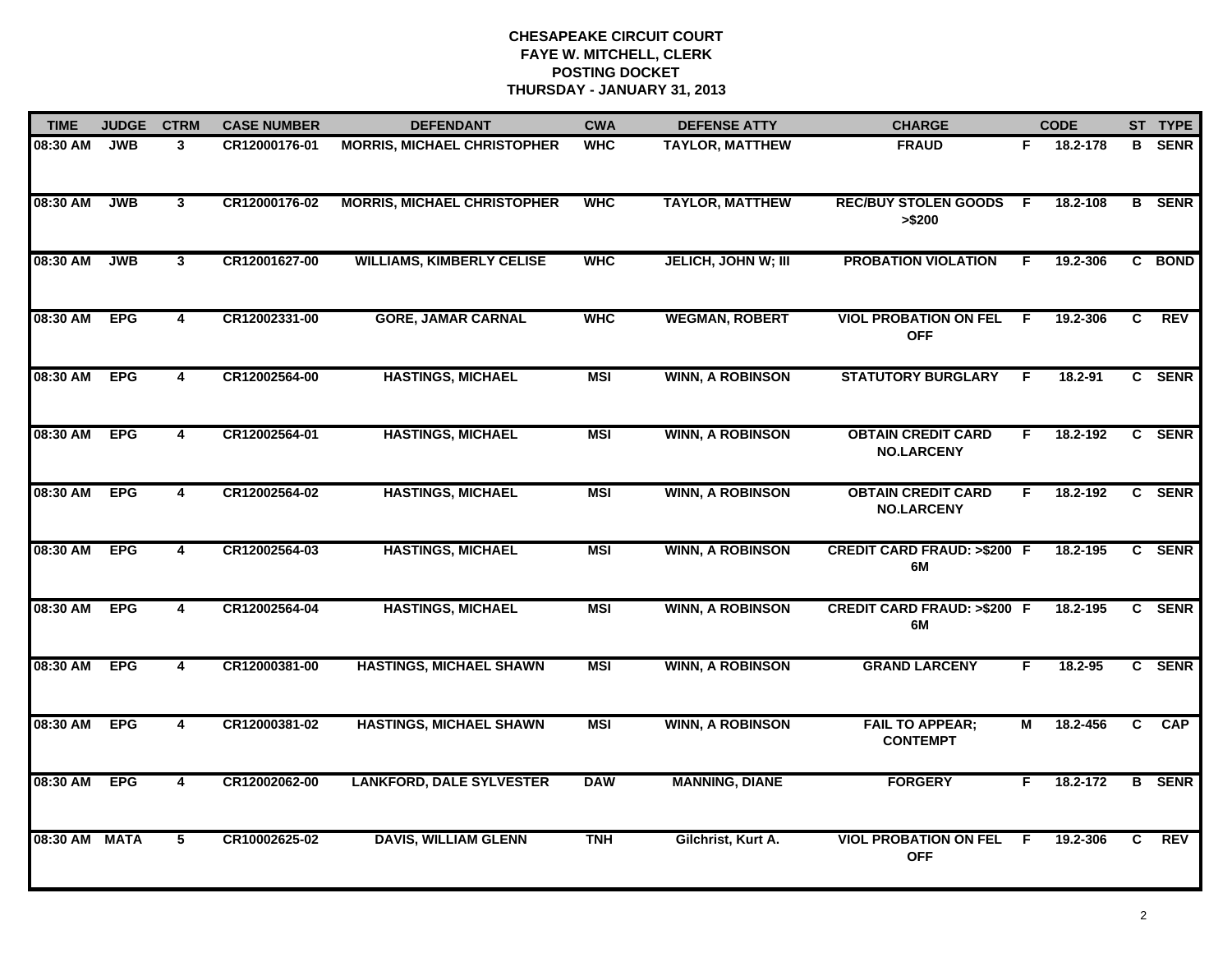| <b>TIME</b>   | <b>JUDGE</b> | <b>CTRM</b> | <b>CASE NUMBER</b> | <b>DEFENDANT</b>               | <b>CWA</b> | <b>DEFENSE ATTY</b>    | <b>CHARGE</b>                                   |    | <b>CODE</b> |   | ST TYPE       |
|---------------|--------------|-------------|--------------------|--------------------------------|------------|------------------------|-------------------------------------------------|----|-------------|---|---------------|
| 08:30 AM MATA |              | 5           | CR12002061-01      | <b>DIBE, MICHAEL VINCENT</b>   | <b>TNH</b> | <b>KARLE, KIMBERLY</b> | <b>GRAND LARCENY</b>                            | F. | 18.2-95     |   | C SENR        |
| 08:30 AM MATA |              | 5           | CR12001554-00      | <b>EVANS, RONALD M; SR</b>     | <b>TNH</b> | Givando, Stephen P.    | <b>PROBATION VIOLATION</b>                      | E  | 19.2-306    | C | <b>REV</b>    |
| 08:30 AM      | <b>RDS</b>   | 6           | CR12002496-00      | <b>FLOWERS, DEBORAH N</b>      | <b>ASA</b> | Winn, A Robinson       | <b>POSSESS/DISTRIB CTRL</b><br><b>DRUG PARA</b> | М  | 54.1-3466   |   | C SENR        |
| 08:30 AM      | <b>RDS</b>   | 6           | CR12002496-02      | <b>FLOWERS, DEBORAH N</b>      | <b>ASA</b> | Winn, A Robinson       | <b>REVOKED O/L</b>                              | м  | B.46.2-301  |   | S SENR        |
| 08:30 AM      | <b>RDS</b>   | 6           | CR12002496-03      | <b>FLOWERS, DEBORAH N</b>      | <b>ASA</b> |                        | <b>DEF EQUIP</b>                                |    | 46.2-1003   |   | S SENR        |
| 08:30 AM      | <b>RDS</b>   | 6           | CR12002496-01      | <b>FLOWERS, DEBORAH NORMAN</b> | <b>ASA</b> | Winn, A Robinson       | <b>POSSESS HEROIN</b>                           | F. | 18.2-250    |   | C SENR        |
| 08:30 AM      | <b>RDS</b>   | 6           | CR10002701-01      | <b>JORDAN, GARY LEE</b>        | <b>KMS</b> | Reveley, H. K.; Jr.    | <b>VIOL PROBATION ON FEL</b><br><b>OFF</b>      | E  | 19.2-306    | C | <b>REV</b>    |
| 08:30 AM      | <b>RDS</b>   | 6           | CR12003156-00      | <b>MCCALL, MARK ANTHONY</b>    | <b>KMS</b> | Reveley, H. K.; Jr.    | <b>VIOL PROBATION ON FEL</b><br><b>OFF</b>      | F. | 19.2-306    | C | <b>REV</b>    |
| 08:30 AM      | <b>RDS</b>   | 6           | CR12002803-00      | <b>THORNTON, SKIP L</b>        | <b>KMS</b> | Winn, A Robinson       | <b>GRAND LARCENY</b>                            | F. | $18.2 - 95$ |   | <b>B</b> SENR |
| 08:30 AM      | <b>RDS</b>   | 6           | CR12002803-01      | <b>THORNTON, SKIP L</b>        | <b>KMS</b> | Winn, A Robinson       | <b>GRAND LARCENY</b>                            | F. | 18.2-95     |   | C SENR        |
| 08:30 AM      | <b>RDS</b>   | 6           | CR12002803-02      | <b>THORNTON, SKIP L</b>        | <b>KMS</b> | Winn, A Robinson       | <b>GRAND LARCENY</b>                            | F  | 18.2-95     |   | C SENR        |
| 08:30 AM      | <b>RDS</b>   | 6           | CR12002803-03      | <b>THORNTON, SKIP L</b>        | <b>KMS</b> | Winn, A Robinson       | <b>DISOBEY JUDGEMENT;</b><br><b>CONTEMPT</b>    | М  | 18.2-456    |   | C SENR        |
| 08:30 AM      | <b>RDS</b>   | 6           | CR12002080-00      | <b>WHITE, TIMOTHY GLENN</b>    | <b>ASA</b> | <b>TAYLOR, MATTHEW</b> | <b>POSSESS HEROIN</b>                           | F. | 18.2-250    | в | <b>UA</b>     |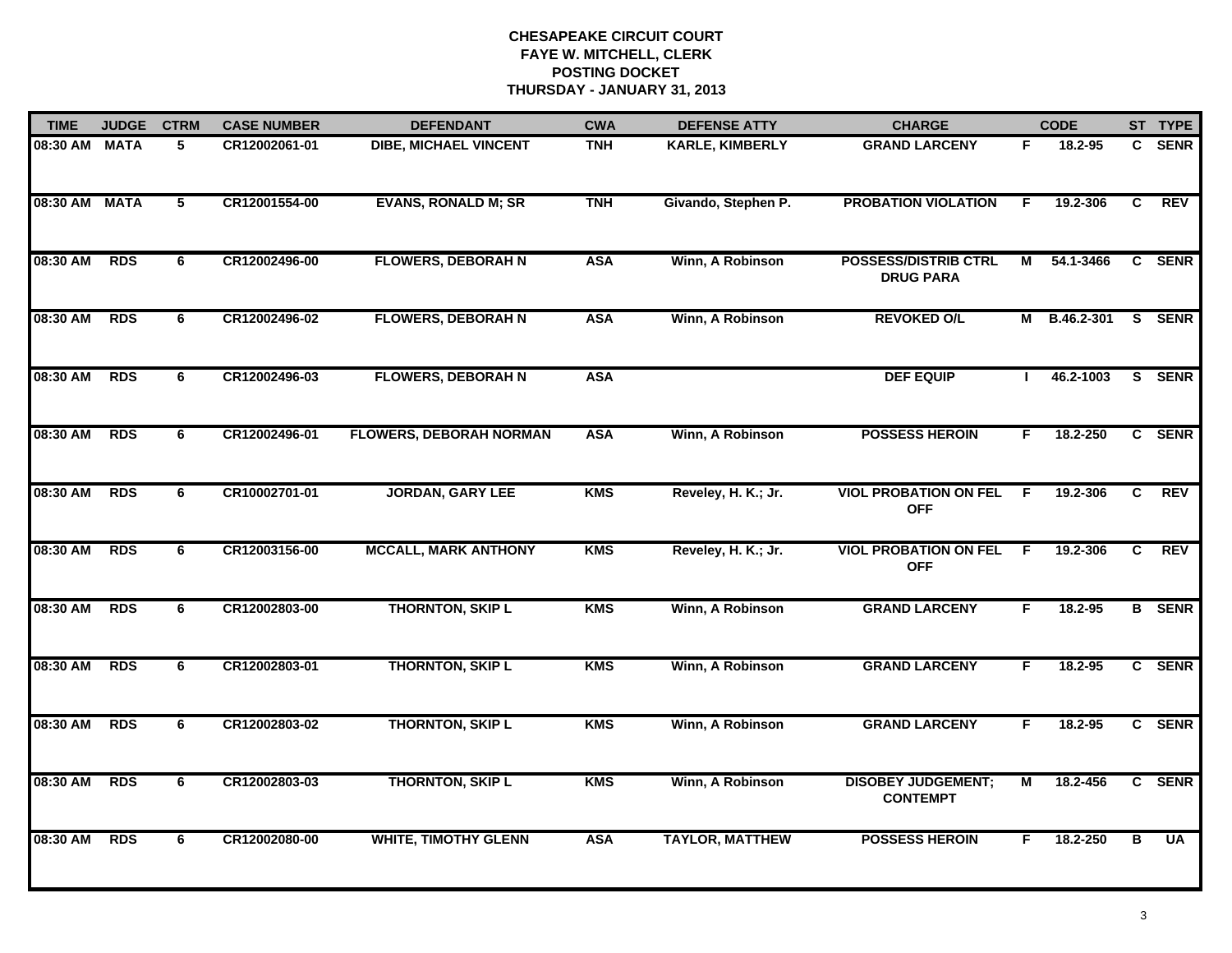| <b>TIME</b>   | <b>JUDGE</b> | <b>CTRM</b>  | <b>CASE NUMBER</b> | <b>DEFENDANT</b>                | <b>CWA</b> | <b>DEFENSE ATTY</b>           | <b>CHARGE</b>                                       |     | <b>CODE</b> |    | ST TYPE   |
|---------------|--------------|--------------|--------------------|---------------------------------|------------|-------------------------------|-----------------------------------------------------|-----|-------------|----|-----------|
| 9:00 AM       | <b>MATA</b>  | 5            |                    | <b>DRUG COURT</b>               |            |                               |                                                     |     |             |    |           |
| 09:30 AM MATA |              | $\mathbf{2}$ | CR12002089-00      | <b>JOHNSON, RICHARD LEE; JR</b> | <b>AEJ</b> | <b>HELMS, MICHELLE MORDUE</b> | <b>GRAND LARCENY</b>                                | F.  | 18.2-95     | C  | <b>AC</b> |
| 09:30 AM MATA |              | $\mathbf{2}$ | CR12003257-00      | <b>MCCOY, ANGEL</b>             | <b>BKF</b> |                               | <b>FTA AS WITNESS</b>                               | М   | 18.2-456    | S. | SC        |
| 09:30 AM MATA |              | $\mathbf{2}$ | CR12001177-02      | <b>PARHAM, ANDRE MAURICE</b>    | <b>AHM</b> |                               | <b>OBTAIN MONEY FALSE</b><br><b>PRET &gt;=\$200</b> | F.  | 18.2-178    |    | C ADAT    |
| 09:30 AM MATA |              | $\mathbf{2}$ | CR12001177-00      | <b>PARHAM, ANDRE MAURICE</b>    | <b>AHM</b> |                               | <b>FORGE CHECK</b>                                  | F.  | 18.2-172    |    | C ADAT    |
| 09:30 AM MATA |              | $\mathbf{2}$ | CR12001177-01      | <b>PARHAM, ANDRE MAURICE</b>    | <b>AHM</b> |                               | <b>UTTER FORGED CHECK</b>                           | F.  | 18.2-172    |    | C ADAT    |
| 09:30 AM MATA |              | $\mathbf{2}$ | CR12003259-00      | <b>SANTANA, ROBERT FRANCIS</b>  |            |                               | <b>VIOL PROBATION ON FEL F</b><br><b>OFF</b>        |     | 19.2-306    |    | C ADAT    |
| 09:30 AM MATA |              | $\mathbf{2}$ | CR11001965-01      | <b>SMITH, BRANDON LAMAR</b>     |            |                               | <b>VIOL PROBATION ON FEL</b><br><b>OFF</b>          | - F | 19.2-306    |    | C ADAT    |
| 09:30 AM MATA |              | $\mathbf{2}$ | CR10001232-01      | <b>STEWART, OLNEY T</b>         |            |                               | <b>VIOL PROBATION ON FEL</b><br><b>OFF</b>          | F.  | 19.2-306    |    | C ADAT    |
| 09:30 AM MATA |              | $\mathbf{2}$ | CR11001250-06      | <b>TYEHIMBA, PAMELA ANN</b>     |            |                               | <b>VIOL PROBATION ON FEL F</b><br><b>OFF</b>        |     | 19.2-306    |    | SC        |
| 09:30 AM MATA |              | $\mathbf{2}$ | CR12003265-00      | <b>WHITE, LENNIE L; III</b>     |            |                               | <b>VIOL PROBATION ON FEL F</b><br><b>OFF</b>        |     | 19.2-306    |    | C ADAT    |
| 10:00 AM VTF  |              | $\mathbf{1}$ | CR12002721-00      | <b>BELL, LAQUANTE PEREZ</b>     | <b>KAR</b> | Ortiz, Kathleen A             | <b>BREAK &amp; ENTER</b><br><b>NIGHT/BURGLARY</b>   | F   | 18.2-89     |    | C TRYL    |
| 10:00 AM      | <b>VTF</b>   | 1            | CR12002721-01      | <b>BELL, LAQUANTE PEREZ</b>     | <b>KAR</b> | Ortiz, Kathleen A             | <b>ROBBERY: RESIDENCE</b><br><b>W/GUN</b>           | E   | 18.2-58     |    | C TRYL    |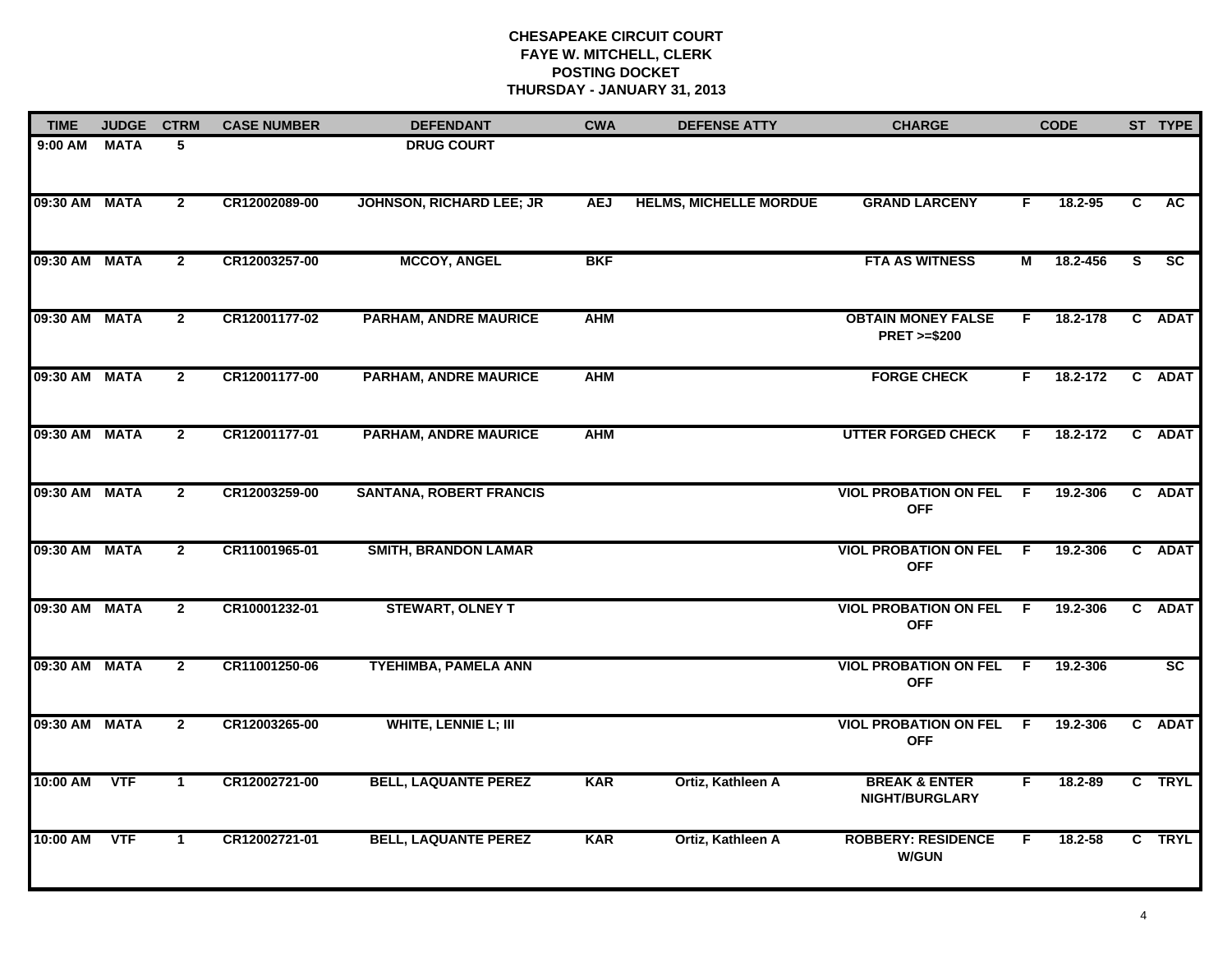| <b>TIME</b> | <b>JUDGE</b> | <b>CTRM</b>  | <b>CASE NUMBER</b> | <b>DEFENDANT</b>            | <b>CWA</b> | <b>DEFENSE ATTY</b>    | <b>CHARGE</b>                                |     | <b>CODE</b>   |                | ST TYPE     |
|-------------|--------------|--------------|--------------------|-----------------------------|------------|------------------------|----------------------------------------------|-----|---------------|----------------|-------------|
| 10:00 AM    | <b>VTF</b>   | $\mathbf 1$  | CR12002721-02      | <b>BELL, LAQUANTE PEREZ</b> | <b>KAR</b> | Ortiz, Kathleen A      | <b>ATTEMPT MALICIOUS</b><br><b>WOUNDING</b>  | F.  | 18.2-51       |                | C TRYL      |
| 10:00 AM    | <b>VTF</b>   | $\mathbf{1}$ | CR12002721-03      | <b>BELL, LAQUANTE PEREZ</b> | <b>KAR</b> | Ortiz, Kathleen A      | <b>ATTEMPT MALICIOUS</b><br><b>WOUNDING</b>  | F   | 18.2-51       |                | C TRYL      |
| 10:00 AM    | <b>VTF</b>   | $\mathbf 1$  | CR12002721-04      | <b>BELL, LAQUANTE PEREZ</b> | <b>KAR</b> | Ortiz, Kathleen A      | FIREARM: USE IN COMM OF F<br><b>FELONY</b>   |     | 18.2-53.1     |                | C TRYL      |
| 10:00 AM    | <b>VTF</b>   | $\mathbf 1$  | CR12002721-05      | <b>BELL, LAQUANTE PEREZ</b> | <b>KAR</b> | Ortiz, Kathleen A      | <b>USE FIREARM IN FELONY</b><br>2ND OFF      | -F. | 18.2-53.1     | C.             | <b>TRYL</b> |
| 10:00 AM    | <b>VTF</b>   | $\mathbf 1$  | CR12002721-06      | <b>BELL, LAQUANTE PEREZ</b> | <b>KAR</b> | Ortiz, Kathleen A      | <b>USE FIREARM IN FELONY</b><br>2ND OFF      | F.  | 18.2-53.1     |                | C TRYL      |
| 10:00 AM    | <b>VTF</b>   | $\mathbf 1$  | CR12002721-07      | <b>BELL, LAQUANTE PEREZ</b> | <b>KAR</b> | Ortiz, Kathleen A.     | <b>OCC BLDG: MALIC</b><br><b>SHOOT/THROW</b> | F.  | 18.2-279      |                | C TRYL      |
| 10:00 AM    | <b>VTF</b>   | $\mathbf{1}$ | CR12002721-08      | <b>BELL, LAQUANTE PEREZ</b> | <b>KAR</b> | Ortiz, Kathleen A      | <b>USE FIREARM IN FELONY</b><br>2ND OFF      | F.  | $18.2 - 53.1$ | $\overline{c}$ | <b>TRYL</b> |
| 10:00 AM    | <b>VTF</b>   | $\mathbf{1}$ | CR13000086-00      | <b>BOOKER, LAMONT D</b>     | <b>CRG</b> | <b>BARLOW, JASON A</b> | <b>FORGERY</b>                               | F.  | 18.2-172      |                | C TRYL      |
| 10:00 AM    | <b>VTF</b>   | $\mathbf 1$  | CR13000086-01      | <b>BOOKER, LAMONT D</b>     | CRG        | <b>BARLOW, JASON A</b> | <b>FORGERY</b>                               | F.  | 18.2-172      | $\mathbf{c}$   | <b>TRYL</b> |
| 10:00 AM    | <b>VTF</b>   | $\mathbf{1}$ | CR13000086-02      | <b>BOOKER, LAMONT D</b>     | CRG        | <b>BARLOW, JASON A</b> | <b>ATTEMPT OBTAIN MONEY</b>                  | -F  | 18.2-178      |                | C TRYL      |
| 10:00 AM    | <b>VTF</b>   | $\mathbf 1$  | CR12003053-00      | <b>BURDEN, RICHARD E</b>    | <b>ASA</b> | <b>BARLOW, JASON</b>   | <b>CREDIT CARD LARCENY</b>                   | F   | 18.2-192      | $\mathbf{c}$   | <b>PLEA</b> |
| 10:00 AM    | <b>VTF</b>   | $\mathbf{1}$ | CR12003053-01      | <b>BURDEN, RICHARD E</b>    | <b>ASA</b> | <b>BARLOW, JASON</b>   | <b>CREDIT CARD LARCENY</b>                   | F.  | 18.2-192      | $\overline{c}$ | <b>PLEA</b> |
| 10:00 AM    | <b>VTF</b>   | $\mathbf 1$  | CR12003053-02      | <b>BURDEN, RICHARD E</b>    | <b>ASA</b> | <b>BARLOW, JASON</b>   | <b>CREDIT CARD LARCENY</b>                   | F   | 18.2-192      | C.             | <b>PLEA</b> |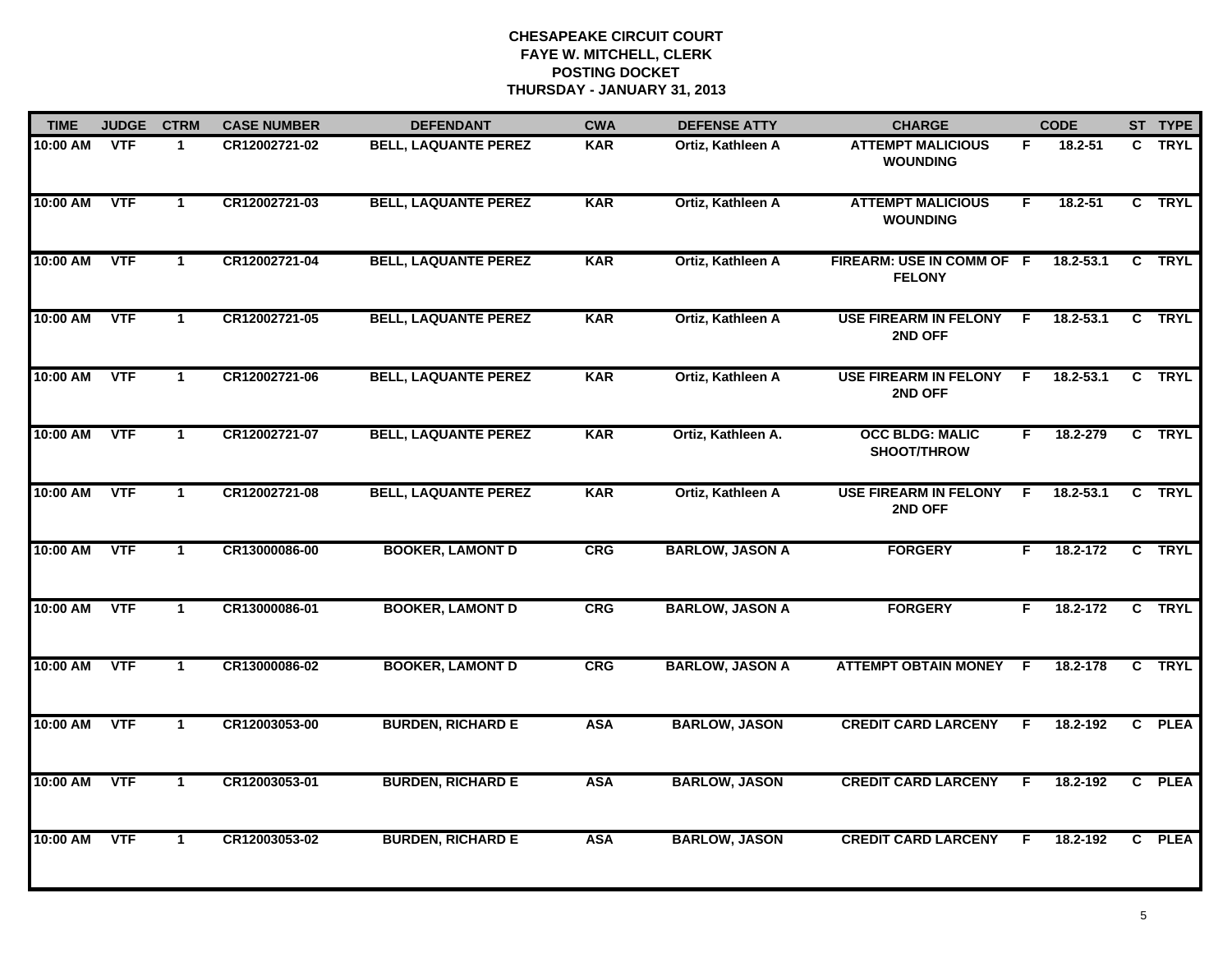| <b>TIME</b>  | <b>JUDGE</b> | <b>CTRM</b>          | <b>CASE NUMBER</b> | <b>DEFENDANT</b>              | <b>CWA</b> | <b>DEFENSE ATTY</b>  | <b>CHARGE</b>                                       |    | <b>CODE</b> |              | ST TYPE     |
|--------------|--------------|----------------------|--------------------|-------------------------------|------------|----------------------|-----------------------------------------------------|----|-------------|--------------|-------------|
| 10:00 AM VTF |              | $\mathbf 1$          | CR12003053-03      | <b>BURDEN, RICHARD E</b>      | <b>ASA</b> | <b>BARLOW, JASON</b> | <b>CREDIT CARD LARCENY</b>                          | F. | 18.2-192    | $\mathbf{c}$ | <b>PLEA</b> |
| 10:00 AM     | <b>VTF</b>   | $\mathbf{1}$         | CR12003053-04      | <b>BURDEN, RICHARD E</b>      | <b>ASA</b> | <b>BARLOW, JASON</b> | <b>CREDIT CARD LARCENY</b>                          | F. | 18.2-192    | $\mathbf{c}$ | <b>PLEA</b> |
| 10:00 AM     | <b>VTF</b>   | $\mathbf 1$          | CR12003053-05      | <b>BURDEN, RICHARD E</b>      | <b>ASA</b> | <b>BARLOW, JASON</b> | <b>CREDIT CARD LARCENY</b>                          | F  | 18.2-192    |              | C PLEA      |
| 10:00 AM     | <b>VTF</b>   | $\mathbf{1}$         | CR12003053-06      | <b>BURDEN, RICHARD E</b>      | <b>ASA</b> | <b>BARLOW, JASON</b> | <b>GRAND LARCENY</b>                                | F  | 18.2-95     |              | C PLEA      |
| 10:00 AM     | <b>VTF</b>   | $\mathbf{1}$         | CR12003053-07      | <b>BURDEN, RICHARD E</b>      | <b>ASA</b> | <b>BARLOW, JASON</b> | <b>POSS BURGLARIOUS</b><br><b>TOOLS</b>             | F. | 18.2-94     |              | C PLEA      |
| 10:00 AM VTF |              | $\mathbf{1}$         | CR12003053-08      | <b>BURDEN, RICHARD EDWARD</b> | <b>ASA</b> | <b>BARLOW, JASON</b> | <b>GRND LARCENY: &gt;=\$200</b><br><b>NOT PERSN</b> | F. | 18.2-95     |              | C PLEA      |
| 10:00 AM     | VTF          | $\mathbf{1}$         | CR12003053-09      | <b>BURDEN, RICHARD EDWARD</b> | <b>ASA</b> | <b>BARLOW, JASON</b> | <b>OBTAIN CREDIT CARD</b><br><b>NO.LARCENY</b>      | F. | 18.2-192    |              | C PLEA      |
| 10:00 AM     | <b>VTF</b>   | $\mathbf{1}$         | CR12003053-10      | <b>BURDEN, RICHARD EDWARD</b> | <b>ASA</b> | <b>BARLOW, JASON</b> | <b>OBTAIN CREDIT CARD</b><br><b>NO.LARCENY</b>      | F. | 18.2-192    |              | C PLEA      |
| 10:00 AM     | <b>VTF</b>   | $\mathbf{1}$         | CR12003053-11      | <b>BURDEN, RICHARD EDWARD</b> | <b>ASA</b> | <b>BARLOW, JASON</b> | <b>OBTAIN CREDIT CARD</b><br><b>NO.LARCENY</b>      | F. | 18.2-192    |              | C PLEA      |
| 10:00 AM     | <b>VTF</b>   | $\mathbf{1}$         | CR12003053-12      | <b>BURDEN, RICHARD EDWARD</b> | <b>ASA</b> | <b>BARLOW, JASON</b> | ID THEFT: ID TO DEFRAUD<br>$= $200$                 | M  | 18.2-186.3  |              | C PLEA      |
| 10:00 AM     | VTF          | $\mathbf 1$          | CR12003053-13      | <b>BURDEN, RICHARD EDWARD</b> | <b>ASA</b> | <b>BARLOW, JASON</b> | <b>DESTRUCT PROP W/INTENT M</b><br>$<$ \$1000       |    | 18.2-137    |              | C PLEA      |
| 10:00 AM     | <b>VTF</b>   | $\blacktriangleleft$ | CR12003053-14      | <b>BURDEN, RICHARD EDWARD</b> | <b>ASA</b> | <b>BARLOW, JASON</b> | <b>DESTRUCT PROP W/INTENT F</b><br>$>= $1000$       |    | 18.2-137    | C            | <b>PLEA</b> |
| 10:00 AM     | <b>VTF</b>   | $\mathbf{1}$         | CR12003053-15      | <b>BURDEN, RICHARD EDWARD</b> | <b>ASA</b> | <b>BARLOW, JASON</b> | <b>GRND LARCENY: &gt;=\$200</b><br><b>NOT PERSN</b> | F. | 18.2-95     |              | C PLEA      |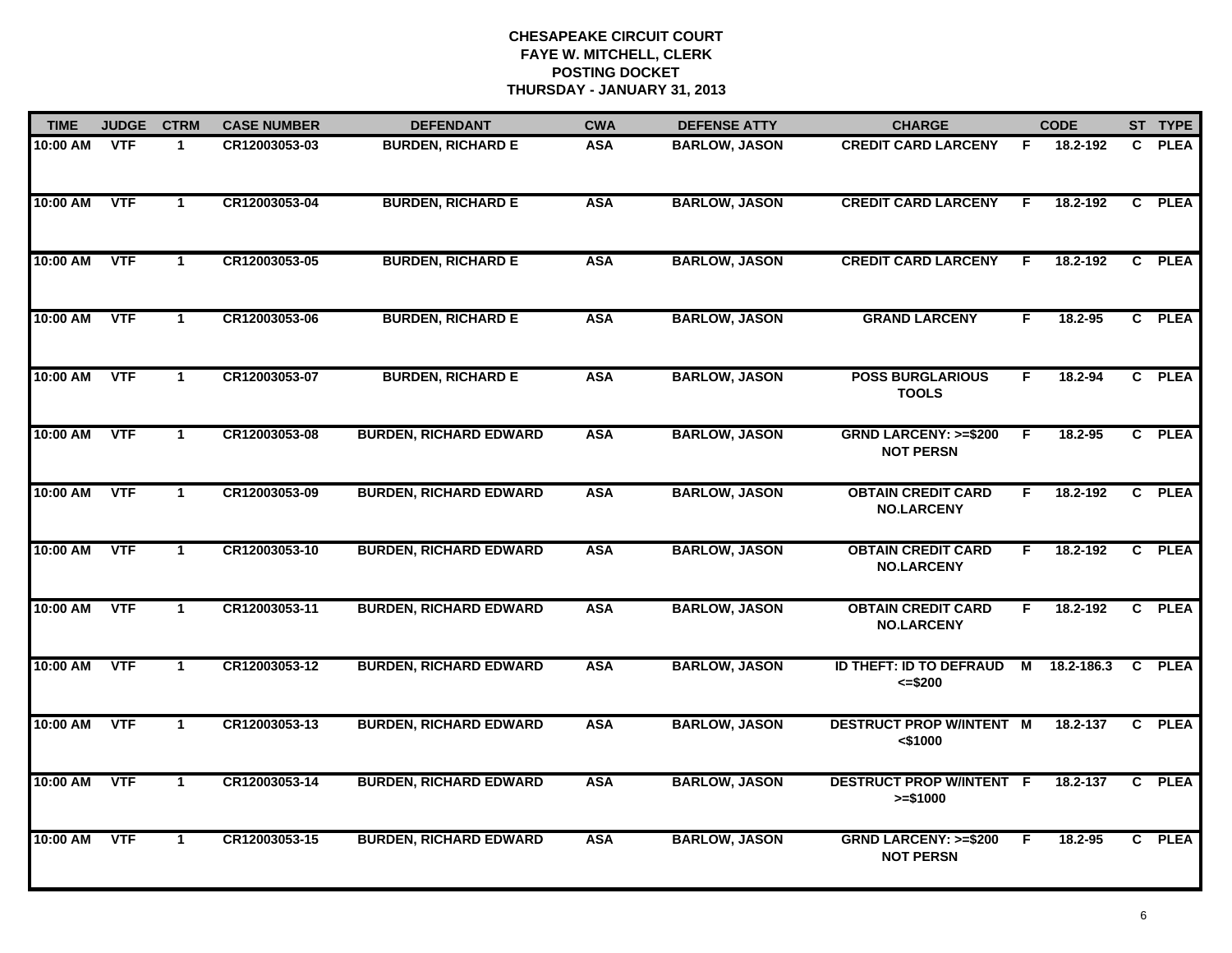| <b>TIME</b> | <b>JUDGE</b> | <b>CTRM</b>    | <b>CASE NUMBER</b> | <b>DEFENDANT</b>                 | <b>CWA</b> | <b>DEFENSE ATTY</b>  | <b>CHARGE</b>                                        |    | <b>CODE</b>   |                | ST TYPE       |
|-------------|--------------|----------------|--------------------|----------------------------------|------------|----------------------|------------------------------------------------------|----|---------------|----------------|---------------|
| 10:00 AM    | <b>VTF</b>   | 1.             | CR12002724-00      | <b>FREEMAN, ANTHONY JEROME</b>   | <b>KMS</b> | <b>COOPER, WANDA</b> | <b>FAIL RETURN BAILMENT</b><br><b>PROP</b>           | F. | 18.2-117      | B.             | <b>TRYL</b>   |
| 10:00 AM    | <b>VTF</b>   | $\mathbf{1}$   | CR12003039-00      | <b>GANZENMULLER, WILLIAM; VI</b> | <b>CRG</b> | Draper, Anthony L    | STOLEN PROP W/INTENT TO F 18.2-108.01<br><b>SELL</b> |    |               | B              | <b>PLEA</b>   |
| 10:00 AM    | <b>VTF</b>   | $\mathbf{1}$   | CR12003039-01      | <b>GANZENMULLER, WILLIAM; VI</b> | CRG        | Draper, Anthony L    | <b>BREAK &amp; ENTER</b>                             | F  | $18.2 - 91$   |                | C PLEA        |
| 10:00 AM    | <b>VTF</b>   | $\mathbf{1}$   | CR12003039-02      | <b>GANZENMULLER, WILLIAM; VI</b> | <b>CRG</b> | <b>A DRAPER</b>      | <b>GRAND LARCENY</b>                                 | F  | $18.2 - 95$   |                | C PLEA        |
| 10:00 AM    | <b>VTF</b>   | $\mathbf{1}$   | CR12002686-00      | <b>GATLING, ANGELA ELAINE</b>    | <b>KAR</b> | <b>FRAZIER, R B</b>  | <b>GRAND LARCNY</b>                                  | F. | $18.2 - 95$   |                | <b>B</b> TRYL |
| 10:00 AM    | <b>VTF</b>   | $\mathbf{1}$   | CR12001571-00      | <b>KEENE, KORI LEONARD</b>       | <b>KAR</b> | Winn, A. Robinson    | <b>ROBBERY</b>                                       | F. | 18.2-58       |                | C TRYL        |
| 10:00 AM    | VTF          | $\overline{1}$ | CR12001571-01      | <b>KEENE, KORI LEONARD</b>       | <b>KAR</b> | Winn, A. Robinson    | <b>USE FIREARM IN FELONY</b><br><b>1ST OFF</b>       | F. | $18.2 - 53.1$ | $\overline{c}$ | <b>TRYL</b>   |
| 10:00 AM    | <b>VTF</b>   | $\mathbf{1}$   | CR12001571-02      | <b>KEENE, KORI LEONARD</b>       | <b>KAR</b> | Winn, A. Robinson    | <b>ABDUCT BY</b><br><b>FORCE/INTIMIDATION</b>        | F  | 18.2-47       |                | C TRYL        |
| 10:00 AM    | <b>VTF</b>   | $\mathbf 1$    | CR12001571-03      | <b>KEENE, KORI LEONARD</b>       | <b>KAR</b> | Winn, A. Robinson    | <b>ABDUCT BY</b><br><b>FORCE/INTIMIDATION</b>        | F  | $18.2 - 47$   |                | C TRYL        |
| 10:00 AM    | <b>VTF</b>   | $\mathbf{1}$   | CR12001571-04      | <b>KEENE, KORI LEONARD</b>       | <b>KAR</b> | Winn, A. Robinson    | <b>USE FIREARM IN FELONY</b><br><b>1ST OFF</b>       | F. | 18.2-53.1     |                | C TRYL        |
| 10:00 AM    | <b>VTF</b>   | $\mathbf{1}$   | CR12001571-05      | <b>KEENE, KORI LEONARD</b>       | <b>KAR</b> | Winn, A. Robinson    | <b>USE FIREARM IN FELONY</b><br><b>1ST OFF</b>       | F. | 18.2-53.1     |                | C TRYL        |
| 10:00 AM    | <b>VTF</b>   | $\mathbf{1}$   | CR12001571-06      | <b>KEENE, KORI LEONARD</b>       | <b>KAR</b> | Winn, A. Robinson    | <b>NONVIOLENT FELON POSS F</b><br><b>GUN &gt;10Y</b> |    | 18.2-308.2    | $\mathbf{C}$   | <b>TRYL</b>   |
| 10:00 AM    | <b>VTF</b>   | $\mathbf{1}$   | CR12001571-07      | <b>KEENE, KORI LEONARD</b>       | <b>KAR</b> | Winn, A. Robinson    | RECEIVE STOLEN FIREARM F 18.2-108.1                  |    |               | $\mathbf{c}$   | <b>TRYL</b>   |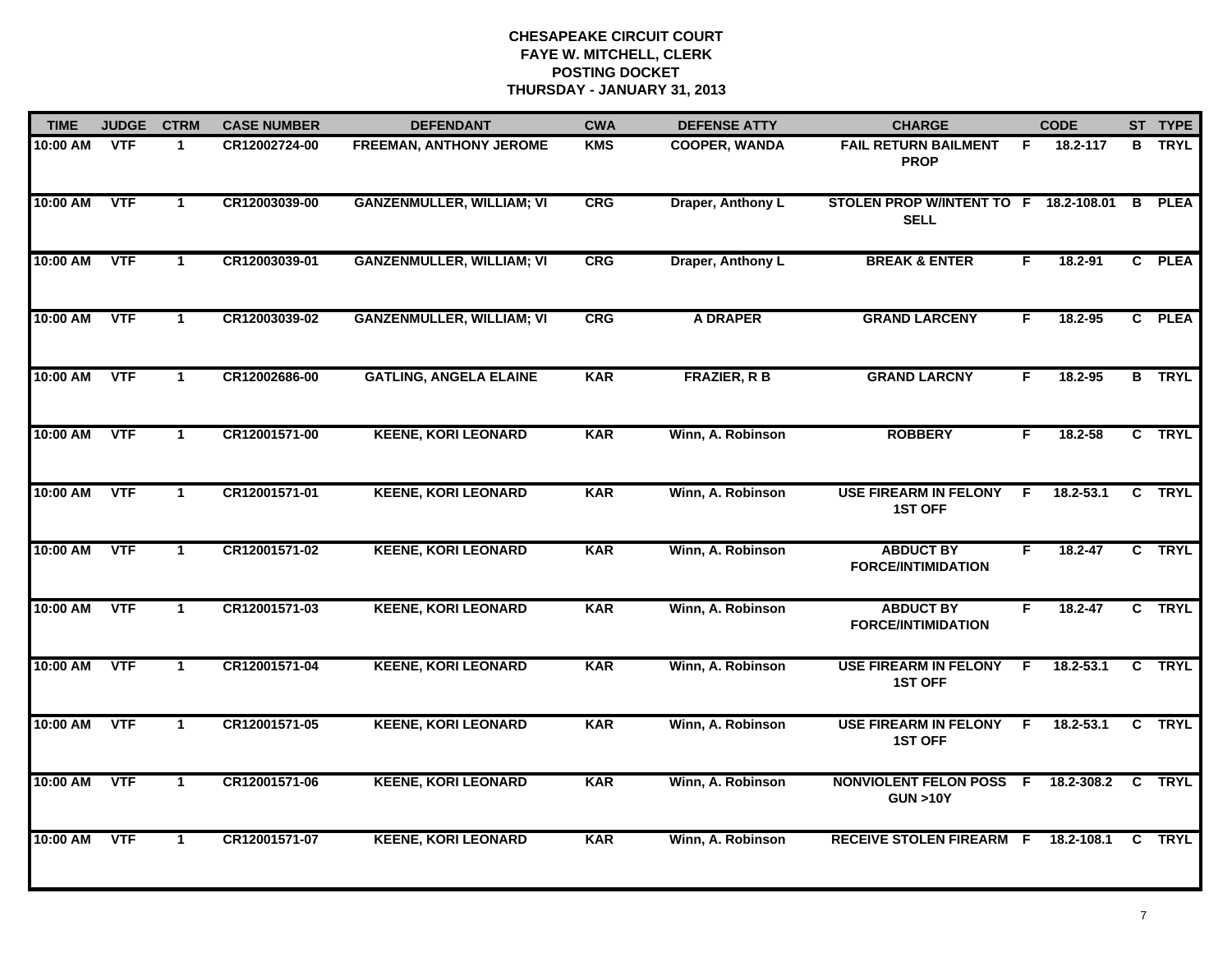| <b>TIME</b> | <b>JUDGE</b> | <b>CTRM</b>  | <b>CASE NUMBER</b> | <b>DEFENDANT</b>             | <b>CWA</b>  | <b>DEFENSE ATTY</b>     | <b>CHARGE</b>                                     |                | <b>CODE</b>    |                | ST TYPE                |
|-------------|--------------|--------------|--------------------|------------------------------|-------------|-------------------------|---------------------------------------------------|----------------|----------------|----------------|------------------------|
| 10:00 AM    | <b>VTF</b>   | $\mathbf 1$  | CR12001571-08      | <b>KEENE, KORI LEONARD</b>   | <b>KAR</b>  | Winn, A. Robinson       | <b>ROBBERY AT A BUSINESS F</b><br><b>W/GUN</b>    |                | 18.2-58        | C.             | <b>TRYL</b>            |
| 10:00 AM    | <b>VTF</b>   | $\mathbf{1}$ | CR12001571-09      | <b>KEENE, KORI LEONARD</b>   | <b>KAR</b>  | Winn, A. Robinson       | <b>USE FIREARM IN</b><br><b>ABDUCTION</b>         | F.             | $18.2 - 53.1$  |                | C TRYL                 |
| 10:00 AM    | <b>VTF</b>   | $\mathbf{1}$ | CR13000054-00      | <b>KOVACH, DANIEL STEVEN</b> | <b>KAP</b>  | <b>QUICK, TIMOTHY J</b> | <b>DUI 3RD</b>                                    |                | $F$ C.18.2-266 |                | C TRYL                 |
| 10:00 AM    | <b>VTF</b>   | $\mathbf 1$  | CR13000054-01      | <b>KOVACH, DANIEL STEVEN</b> | <b>KAP</b>  | <b>QUICK, TIMOTHY J</b> | <b>FAIL TO APPEAR, MISD</b><br><b>OFFENSE</b>     | М              | 19.2-128       |                | C TRYL                 |
| 10:00 AM    | <b>VTF</b>   | $\mathbf{1}$ | CR13000300-00      | <b>OLDFIELD, JASON PAUL</b>  | <b>BKF</b>  |                         | <b>BAIL-APPEAL CONDITN OF O</b><br><b>RELEASE</b> |                | 19.2-124       |                | C TRYL                 |
| 10:00 AM    | <b>VTF</b>   | $\mathbf{1}$ | CR12002679-00      | <b>OXENDINE, MICHAEL R</b>   | <b>WHC</b>  | Wegman, Robert L        | <b>SIMPLE ASSAULT BY MOB</b>                      | М              | 18.2-42        |                | C TRYL                 |
| 10:00 AM    | <b>VTF</b>   | $\mathbf{1}$ | CR12002679-00      | <b>OXENDINE, MICHAEL R</b>   | <b>WHC</b>  | Wegman, Robert L        | SIMPLE ASSAULT BY MOB M                           |                | 18.2-42        | $\overline{c}$ | SUP                    |
| 10:00 AM    | <b>VTF</b>   | $\mathbf{1}$ | CR12002679-01      | <b>OXENDINE, MICHAEL R</b>   | <b>WHC</b>  | Wegman, Robert L        | <b>SIMPLE ASSAULT BY MOB</b>                      | $\overline{M}$ | 18.2-42        |                | C TRYL                 |
| 10:00 AM    | <b>VTF</b>   | $\mathbf 1$  | CR12002679-01      | <b>OXENDINE, MICHAEL R</b>   | <b>WHC</b>  | Wegman, Robert L        | SIMPLE ASSAULT BY MOB M                           |                | 18.2-42        | C.             | <b>SUP</b>             |
| 10:00 AM    | <b>VTF</b>   | $\mathbf{1}$ | CR12002679-02      | <b>OXENDINE, MICHAEL R</b>   | <b>WHC</b>  | Wegman, Robert L        | <b>MALICIOUS WOUNDING BY F</b><br><b>MOB</b>      |                | $18.2 - 41$    |                | C TRYL                 |
| 10:00 AM    | <b>VTF</b>   | $\mathbf{1}$ | CR12002679-02      | <b>OXENDINE, MICHAEL R</b>   | <b>WHC</b>  | Wegman, Robert L        | <b>MALICIOUS WOUNDING BY F</b><br><b>MOB</b>      |                | 18.2-41        | C              | <b>SUP</b>             |
| 10:00 AM    | <b>VTF</b>   | $\mathbf 1$  | CR04001448-00      | <b>SMITH, KATHLEEN</b>       | <b>NONE</b> | <b>TERENCE MARTIN</b>   | <b>3RD OFFENSE LARCENY</b>                        | E              | 18.2-104       | В              | $\overline{\text{cc}}$ |
| 10:00 AM    | <b>VTF</b>   | $\mathbf{1}$ | CR04A01448-01      | <b>SMITH, KATHLEEN</b>       | <b>NONE</b> | <b>JOANNE SPENCER</b>   | <b>PROBATION VIOLATION</b>                        | F.             | 19.2-306       | $\overline{c}$ | $\overline{cc}$        |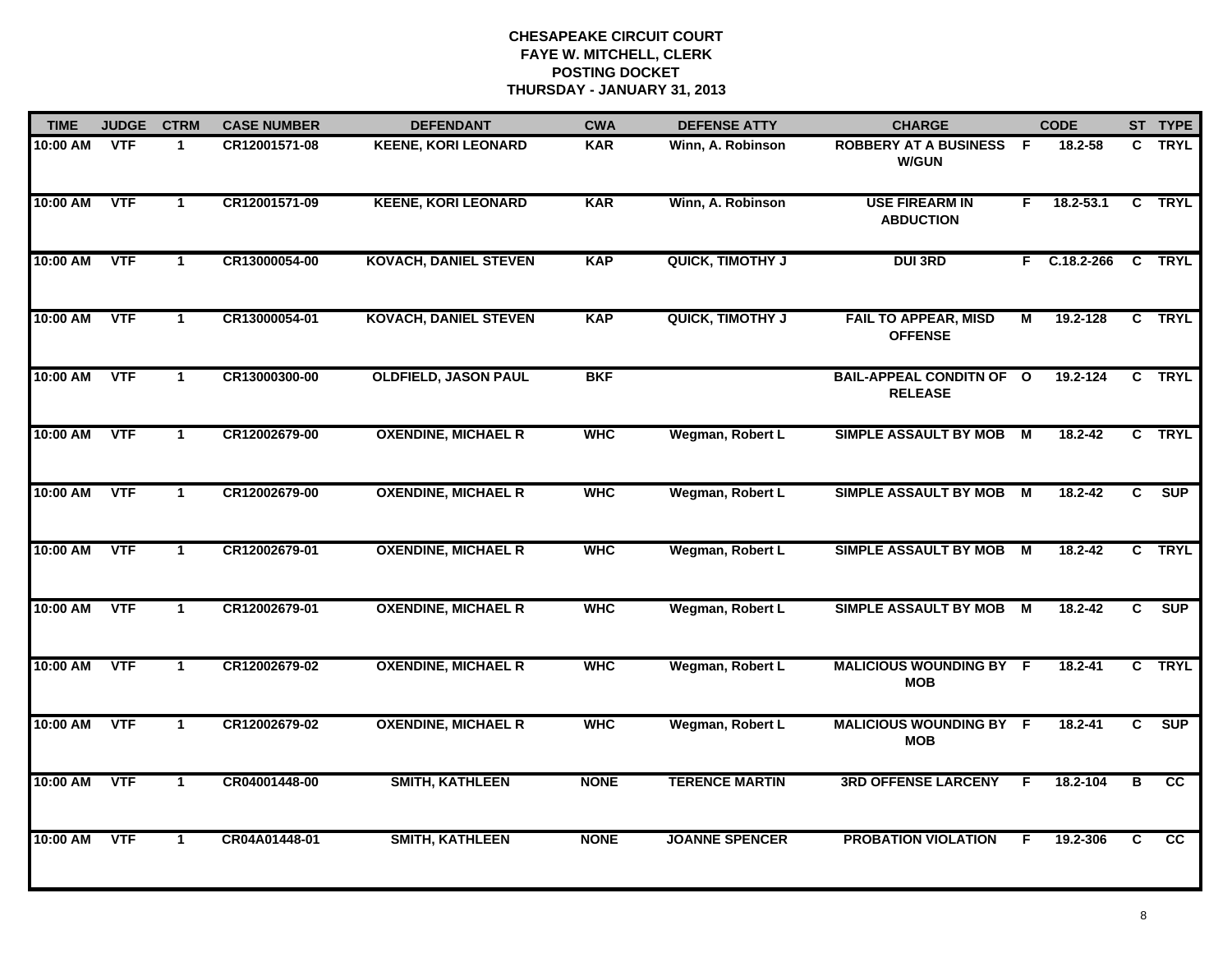| <b>TIME</b> | <b>JUDGE</b> | <b>CTRM</b> | <b>CASE NUMBER</b> | <b>DEFENDANT</b>                 | <b>CWA</b>  | <b>DEFENSE ATTY</b>       | <b>CHARGE</b>                                   |     | <b>CODE</b>   |    | ST TYPE     |
|-------------|--------------|-------------|--------------------|----------------------------------|-------------|---------------------------|-------------------------------------------------|-----|---------------|----|-------------|
| 10:00 AM    | <b>VTF</b>   | 1           | CR05000591-00      | <b>SMITH, KATHLEEN THOMAS</b>    | <b>NONE</b> | <b>CHRISTOPHER JACOBS</b> | <b>PETIT LARCENY-3RD</b><br><b>OFFENSE</b>      | F.  | 18.2-104      | В  | <b>CC</b>   |
| 10:00 AM    | <b>VTF</b>   |             | CR11000245-00      | <b>THOMAS, MIA MICHELLE</b>      | <b>AHM</b>  | Moyer, David H.           | <b>EMBEZZLEMENT</b>                             | F   | 18.2-111      | В  | <b>TRYL</b> |
| 10:00 AM    | <b>VTF</b>   | 1           | CR12002840-00      | <b>WALKER, L'VAUGHN TAVENEER</b> | <b>MHC</b>  | Winn, A Robinson          | <b>ASSLT: ON LAW ENF/DOC</b><br><b>PERSON</b>   | E   | $18.2 - 57$   | C. | C.          |
| 10:00 AM    | <b>VTF</b>   |             | CR12002840-01      | <b>WALKER, L'VAUGHN TAVENEER</b> | <b>WHC</b>  | Winn, A. Robinson         | <b>ASSAULT: MALIC TO LAW</b><br><b>ENF/FIRE</b> | F.  | $18.2 - 51.1$ | C. | C.          |
| 10:00 AM    | <b>MATA</b>  | 5           | CR11001690-00      | PENDERGRASS, STEVEN PATRICK      | <b>AEJ</b>  | Jankell, Peter J          | <b>MALICIOUS WOUNDING</b>                       | F.  | 18.2-51       | C. | <b>JURY</b> |
| 10:00 AM    | <b>MATA</b>  | 5           | CR11001690-01      | PENDERGRASS, STEVEN PATRICK      | <b>AEJ</b>  | Jankell, Peter J          | <b>ATTEMPTED ROBBERY</b>                        | F   | 18.2-58       | C. | <b>JURY</b> |
| 10:00 AM    | <b>MATA</b>  | 5           | CR11001690-02      | PENDERGRASS, STEVEN PATRICK      | <b>AEJ</b>  | Jankell, Peter J          | USE FIREARM IN COMM OF F<br><b>FELONY</b>       |     | 18.2-53.1     | C. | <b>JURY</b> |
| 10:00 AM    | <b>MATA</b>  | 5.          | CR11001690-03      | PENDERGRASS, STEVEN PATRICK      | <b>AEJ</b>  | Jankell, Peter J          | <b>USE FIREARM IN COMM OF</b><br><b>FELONY</b>  | - F | $18.2 - 53.1$ | C. | <b>JURY</b> |
| 10:00 AM    | <b>MATA</b>  | 5           | CR11001690-04      | PENDERGRASS, STEVEN PATRICK      | <b>AEJ</b>  | Jankell, Peter J          | POSS FIREARM BY CONVICT F<br><b>FELON</b>       |     | 18.2-308.2    | C. | <b>JURY</b> |